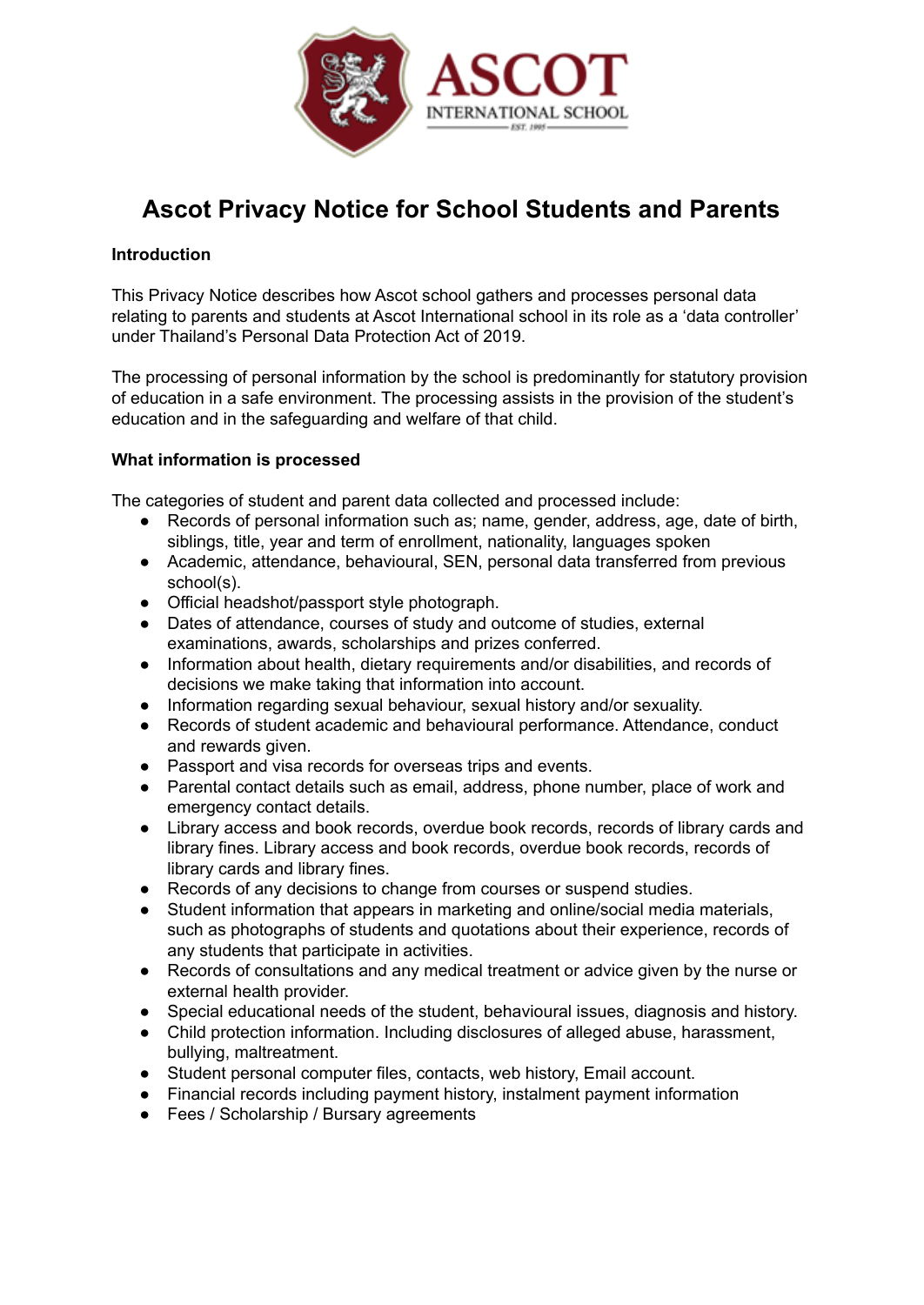## **What is the information used for**

The data is used to:

- Keep students safe
- Meet the school's legal duties
- Monitor and report on student progress
- Support student learning
- Provide pastoral care and support
- Assess the quality of the school's teaching and learning
- Meet statutory requirements for the sharing of student data
- Meet contractual obligations

## **What is the legal basis for the processing**

The school processes student and parent data to meet the statutory obligation to provide education to the student in a safe environment. The legal basis for processing parent and student data is detailed below:

**Legal Obligation** – School admission, sharing data with the Local Authority, special educational needs and keeping children safe in education.

**Public Task** – Sharing of data with other schools in support of education and transition, monitoring of attendance and behaviour, use of online learning applications and tools to support the administration of the school and the learning of students, use of CCTV to protect parents and students.

**Legitimate Interest** – Such as contact with parents to provide important information, the gathering of financial information to process tuition fees and provide appropriate catering and activities.

**Contract Basis** - Where the processing is necessary for the performance of the contract to which the data subject is a party i.e between the school and parents.

**Vital Interest** - To prevent / suppress dangers to a student's life, body or health.

**Consent** – Where another legal basis is not already in place, such as school photographs, video and audio recordings, healthcare plans and the external sharing of personal information. Consent is gathered from parents and students and can be withdrawn at any time.

## **How long is data held**

Student and parent data is held in accordance with the school's Data Retention Policy. Student data is often transferred with the child to their new school, but in some instances (such as accident reports) information may be held longer when a legal basis is present. The Data Retention Policy identifies how long data is held by the school for all processing activities.